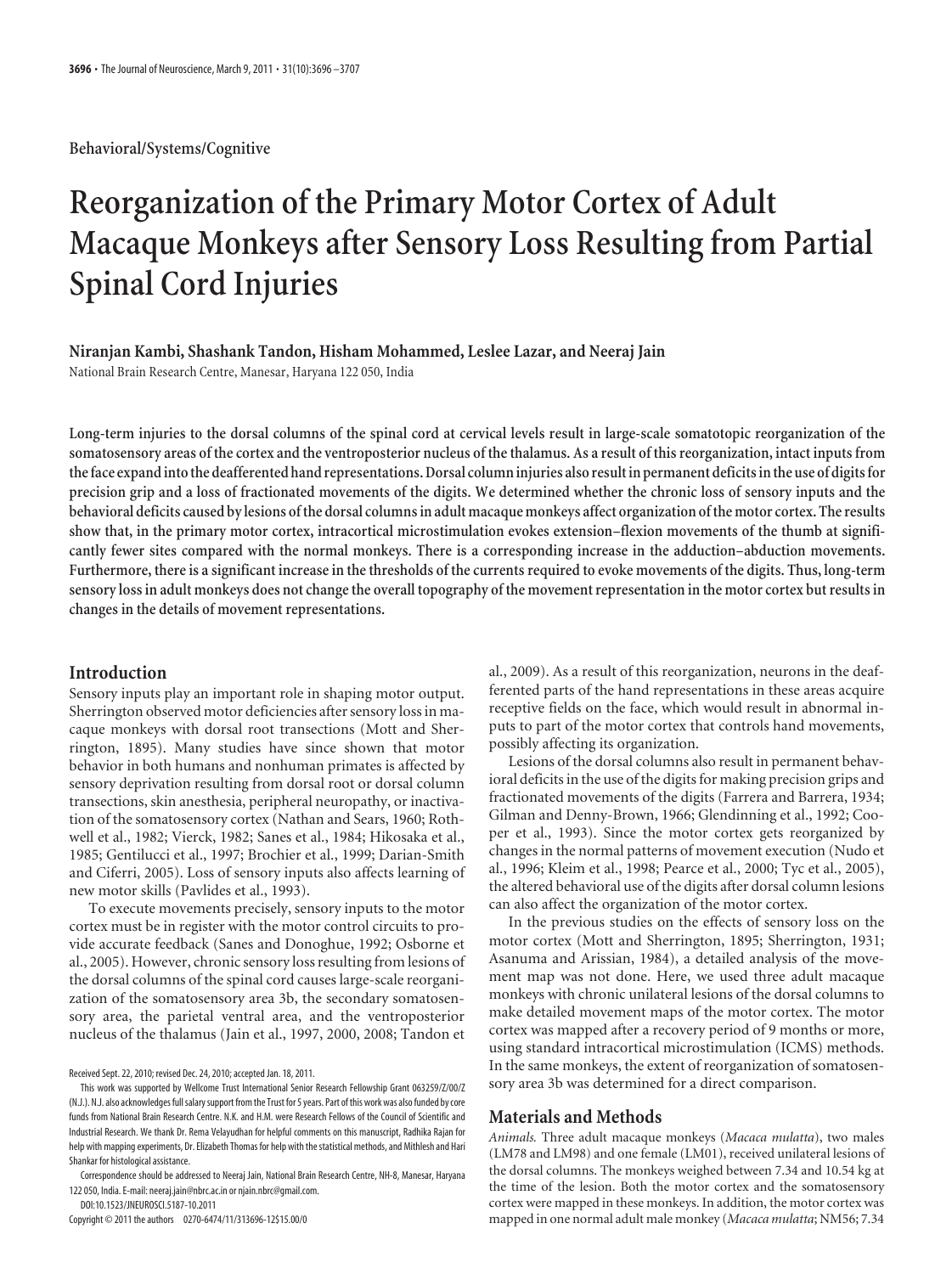kg). The animal protocols were approved by the Animal Ethics Committee of the National Brain Research Centre, and the Committee for the Purpose of Control and Supervision of Experiments on Animals, Government of India.

*Dorsal column lesions.* The monkeys were anesthetized using a mixture of ketamine (8 mg/kg, i.m.) and xylazine (0.4 mg/kg, i.m.) with supplemental doses given as required, at one-tenth of the initial dose. The surgical site was prepared, a midline incision was made over the dorsal spinal cord, and the muscles were retracted. After partial laminectomy, the dura was incised and retracted, and the dorsal columns were lesioned on one side using a pair of sharp fine forceps (Jain et al., 2008; Tandon et al., 2009). The lesion was made taking care to minimize damage to the surface blood vessels. After making the lesion, the dura was folded back in place and the spinal cord was covered with Gelfoam. The muscles and the skin were sutured in layers. The animals were given antibiotics, analgesics, and dexamethasone (in reducing dose) for 5 d after surgery (Jain et al., 2008). During the recovery period, the animals were carefully monitored for food and fluid intake, and signs of self-injury. No complications were observed and the recoveries were uneventful.

*ICMS of the motor cortex.* Organization of the motor cortex was determined by stimulating with microelectrodes at a dense array of stimulation sites after a recovery period of 9 months or more after the lesion.

For ICMS, the animals were anesthetized with ketamine and xylazine as described above. Uniform anesthesia level was maintained by giving additional supplemental doses of urethane (250 mg/kg, i.p.) at  $\sim$  6–8 h intervals. The animals were given continuous intravenous infusion of normal saline  $(7 \text{ ml} \cdot \text{kg}^{-1} \cdot \text{h}^{-1})$ . After every 8 h, the intravenous fluids were supplemented with dextrose (2.5% in saline) for 4 h. The brain was exposed in the region of interest, and neurons in the motor cortex were stimulated using parylene-coated tungsten microelectrodes (1M $\Omega$  at 1 kHz; Microprobe) using a constant current stimulator (model S88; Grass Technologies). Stimulation in the anterior bank of the central sulcus was done at 400  $\mu$ m intervals beginning at 1500  $\mu$ m below the brain surface (see Fig. 1). The electrode was advanced using an electronically controlled hydraulic microdrive (David Kopf Instruments). The goal was to place the tip of the electrode in layer 5 of the cortex. In case the electrode location was not optimum as judged by the lack of evoked movements at several successive depths, multiple penetrations were made at different rostrocaudal distances from the central sulcus. For stimulation of the rostrally adjacent cortex on the surface of the brain, the electrode was advanced to a depth of 1500  $\mu$ m, the approximate location of the top of layer 5. Neurons at each site were stimulated by 60 ms trains of 0.2 ms cathodal pulses at 150 Hz (Tandon et al., 2008; Qi et al., 2010). The bursts of trains were separated by  $\sim$ 1 s intervals. Locations of the electrode penetration sites were marked on an enlarged picture of the cortical surface using surface vasculature pattern as a reference. Initially, 50  $\mu$ A current was used to determine whether any movement was evoked. If a movement was visible, the current was progressively decreased to determine the threshold current. Threshold current was defined as the minimum current at which a visible movement of any body part was reliably evoked, as confirmed by two observers. If no movement was observed initially at 50  $\mu$ A, the current was slowly increased until a definite movement was observed. The threshold current was then determined by decreasing the current. The maximum current used was 100  $\mu$ A to avoid electrolytic damage to the cortex (Asanuma and Arnold, 1975). Care was taken to keep the muscles in a relaxed state by manually moving the limbs and muscles during gaps between the stimulation cycles (Tandon et al., 2008). Body parts were kept in the same position between stimulations for all the monkeys.

At the end of the mapping procedure, small electrolytic lesions were made at selected locations to help in identification of the electrode penetration sites in the histological sections of the cortex (see below). To determine the trajectory of the electrode, lesions were made along a few tracks by continuously passing  $10 \mu A$  current as the electrode was withdrawn at the rate of 25  $\mu$ m/s (see Fig. 1*B*).

*Microelectrode mapping of the somatosensory cortex.* Standard multiunit mapping procedures (Jain et al., 2008) were used to map the primary somatosensory cortex (S1 or area 3b) and the surrounding cortex (see Fig. 1). Neuronal activity was recorded using parylene-coated tungsten microelectrodes (1M $\Omega$  at 1 kHz; Microprobe), and the receptive fields of neurons were determined at a large number of recording sites. Area 3b was mapped by inserting the electrode perpendicular to the exposed cortical surface. The receptive fields were determined at  $300-400 \mu m$ intervals as the electrode was advanced down the cortex of the posterior bank of the central sulcus. At each recording site, the entire body was thoroughly explored for neuronal responses to cutaneous stimulation, taps, and movements of joints and muscles. If many nonresponsive sites were encountered in a penetration, additional closely spaced penetrations were made at different rostrocaudal distances from the central sulcus to fully explore the cortex folded in the posterior bank of the central sulcus. Small electrolytic lesions were made toward the end of the mapping procedure as described above. For other details of the mapping procedures, see Tandon et al. (2009). For each monkey, the complete mapping sessions lasted between 3 and 5 d.

*Histology.* After completion of the mapping procedures, the monkeys were perfused transcardially with sodium phosphate buffer containing 0.9% NaCl (0.1 M), pH 7.5, followed by buffered 3% paraformaldehyde (0.1 M phosphate buffer, pH 7.5), and finally by paraformaldehyde containing 10% sucrose. The brain was removed, and the cortex was separated from the underlying tissue, blocked, and cryoprotected in 30% sucrose. A block of the cortex surrounding the central sulcus was frozen and cut into  $50$ - $\mu$ m-thick sections on a sliding microtome in a plane perpendicular to the central sulcus, which is slightly off the parasagittal plane. For monkey LM01, the cortex was cut in the coronal plane. Different series of sections from the cortex were stained for Nissl substance, myelin (Jain et al., 1998), cytochrome oxidase (CO) activity (Wong-Riley, 1979), acetylcholine esterase (AChE) activity (Geneser-Jensen and Blackstad, 1971), and SMI32 antibody (Covance) (Preuss et al., 1997) to help identify electrode tracks and to determine architectonic boundaries between different cortical areas (see Fig. 1*C*) (Preuss et al., 1997).

The spinal cord was also carefully removed, cryoprotected as above, and cut in a horizontal plane at a thickness of 40  $\mu$ m. The sections were mounted unstained for reconstruction of the lesion site (for details, see Tandon et al., 2009).

*Reconstruction of the topographic maps.* For reconstruction of the motor maps, threshold currents required to evoke movements were divided into five groups,  $1-20$ ,  $21-40$ ,  $41-60$ ,  $61-80$ ,  $81-100$   $\mu$ A, and marked at the stimulation sites with differently sized markers. Borders between the markers were placed to demarcate regions evoking movements of different body parts. The borders were drawn (1) midway between the adjacent sites evoking movements of different body parts, (2) through the sites where movements of two different body parts were evoked at the threshold current, and (3) midway between a responsive and an unresponsive site (Tandon et al., 2008). As far as possible, sites evoking movements of the same body part were placed into one or minimum number of contiguous zones. For locations where multiple deep penetrations were made at different distances from the central sulcus, the penetration points were merged such that the lowest threshold current required to evoke the movement was plotted.

To precisely find the locations of the stimulation sites in the brain, sections of the cortex stained for Nissl substance were drawn using a microscope equipped with camera lucida. Location of layer 5 was marked on the drawings of the sections. The architectonic boundaries of different motor areas in the anterior bank of the central sulcus and the adjoining motor cortex on the dorsal surface were identified and drawn using the sections stained for Nissl substance, SMI-32 antibody, and AChE and CO activity. Locations and the angles of the electrode tracks were marked with the help of the electrolytic lesions made during the mapping sessions. Finally, a pseudo-three-dimensional reconstruction of the motor cortex was done to represent topography in the anterior bank of the central sulcus, and the rostrally adjacent dorsal surface of the frontal lobe.

Somatosensory map was also reconstructed using essentially the same procedures. For details regarding reconstruction of the somatosensory maps, see Tandon et al. (2008).

*Reconstruction of the spinal cord lesion.* Drawings of the spinal cord sections in the region of the lesion were made using a microscope equipped with camera lucida. The maximal extent of the lesion and the boundaries of the white matter and the gray matter were measured from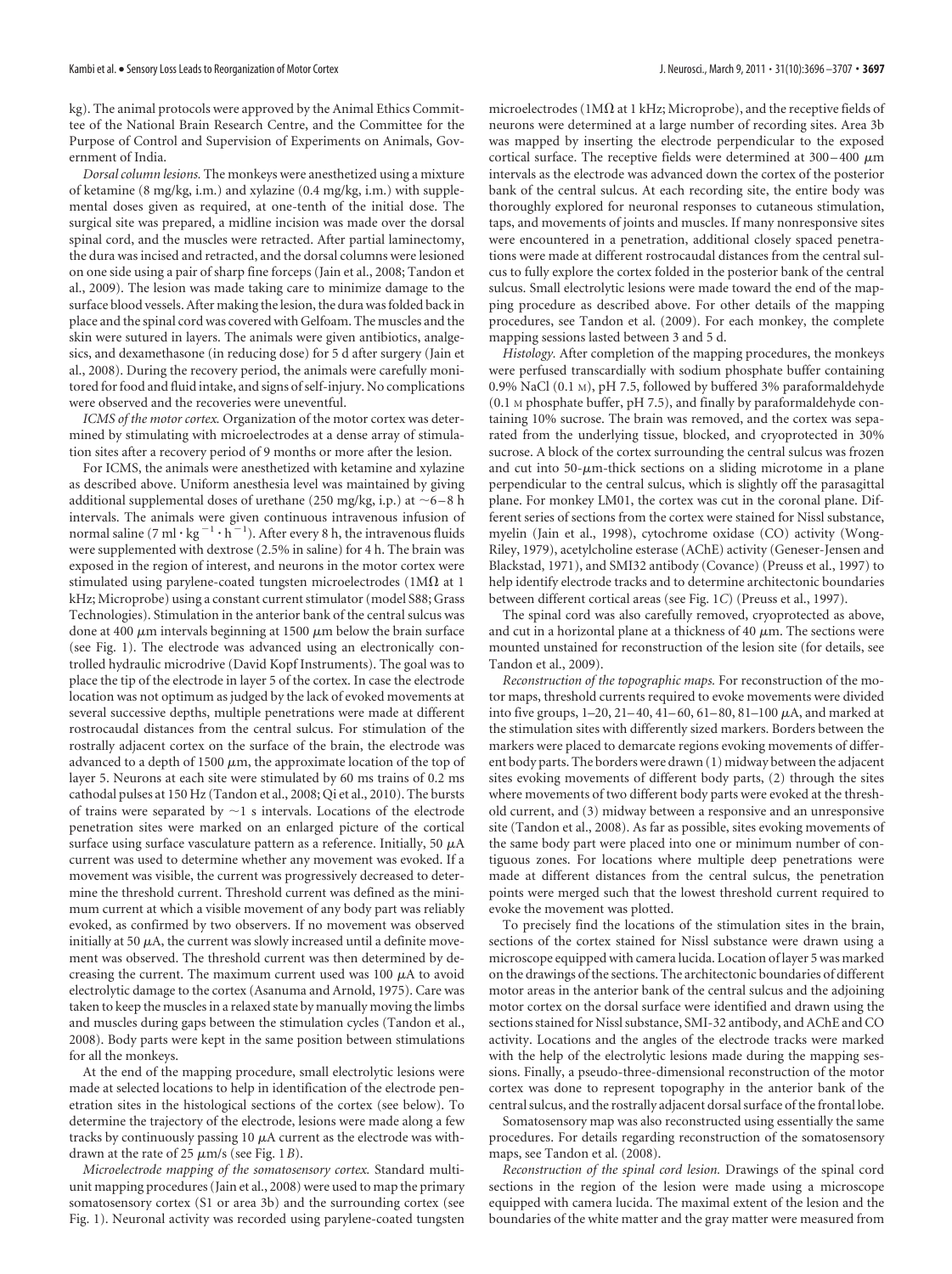these drawings. A view of the spinal cord in the coronal plane in the region of the lesion was reconstructed using these measurements to delineate the extent of the lesion (for details, see Tandon et al., 2008).

*Statistical analysis.* For determining statistical significance of the quantitative data, each lesioned monkey was compared with the normal monkey. We also compared our normal monkey, NM56, with data obtained from the published map of the motor cortex of a normal monkey [Qi et al. (2000), their Fig. 2*A*]. We did not find any significant difference between NM56 and the normal monkey of Qi et al. (2000) for any of the quantitative parameters, except for the absolute current thresholds for some of the movements.

The area of representation for the digits, wrist, and shoulder in monkey mapped by Qi et al., was 51.6, 33.0, and 15.4% of the total area of representation of these regions. There is no significant difference between these values and those for our normal monkey ( $p = 0.750$ , Wilcoxon's test). Between our monkey and the monkey of Qi et al., the nature of evoked movements (extension–flexion vs adduction–abduction) was also not significantly different for either D1 (extension–flexion at 26 sites and adduction–abduction at 1 site;  $p = 1.000$ , Fisher's exact test), or D2 (extension–flexion at 34 sites and adduction–abduction at 4 sites; *p* 0.519). Similarly, the number of sites where movements evoked were only of D1, or of D1 along with other digits, were also not significantly different ( $p = 0.282$ ).

The mean threshold currents reported by Qi et al. were 25.35, 34.74, 38, and 25  $\mu$ A for movements of the digits, wrist, elbow, and shoulder movements, respectively. The differences in threshold currents between the two studies are likely because the threshold currents are more sensitive to experimental conditions including type of anesthetic, level of anesthesia, and the state of the animal (Nudo et al., 1996), and therefore most likely to vary between different laboratories. However, other parameters, such as the frequencies and nature of movements are less likely to be affected by these conditions. For additional details of statistical analysis, and data for monkey from this study, please see Results.

#### **Results**

We mapped motor cortex in three monkeys with lesions of the dorsal columns and one normal monkey. In the monkeys with lesions, the somatosensory area 3b was also mapped for comparison. We first describe our results on the topographic organization of the motor cortex in the normal monkey, and the monkeys with lesions of the dorsal columns. We then present our data on details of the nature of movements evoked and the threshold currents required to evoke the movements.

#### **Normal organization of the motor cortex in monkey NM56**

We could delineate the rostral border of primary motor cortex (M1) from the brain sections stained for SMI32 immunohistochemistry (Fig. 1*C*) (Preuss et al., 1997; Geyer et al., 2000). M1 has been often subdivided into two parts, the caudal subdivision, located in the rostral bank of the central sulcus, and the rostral subdivision, located on the rostrally adjacent dorsal surface of the brain (Strick and Preston, 1978; Stepniewska et al., 1993; Preuss et al., 1997; Rathelot and Strick, 2006, 2009). We mapped both these regions of M1 and parts of the premotor cortex. In the rostral bank of the central sulcus, neurons were stimulated at 241 sites, and on the dorsal surface of the precentral gyrus 107 sites were stimulated.

In the M1, the regions evoking movements of different body parts were organized in a mediolateral strip. The movements of the face and the oral cavity structures were evoked in the lateral M1, and the movements of the forelimb (digits, wrist, and elbow), shoulder, and trunk were evoked from progressively more medial sites (Fig. 2). This topographic arrangement is similar to what has been reported previously.

Among the representations of different parts of the forelimb, the digit representation was the largest and lateralmost. The wrist



**Figure 1.** *A*, A drawing of the dorsolateral view of a macaque monkey brain showing portions of the motor cortex (dense stippling) and the somatosensory area 3b (striped stippling) that were mapped. The densely stippled area included parts of both M1 and the premotor cortex (PM). The central sulcus has been opened for visualization in its depth. The blue dashed line shows the approximate location from where the sections shown in *B* and *C* were taken. ArS, Arcuate sulcus; CS, central sulcus; SuPC, superior precentral dimple. The rostral is to the right, and medial is to the top. *B*, A section of the brain from the normal monkey, NM56 stained for Nissl substance. The section was taken from the approximate location shown by the dashed line in *A*. The brain was cut in a plane perpendicular to the central sulcus (see Materials and Methods). An electrode track marked by electrolytic lesions is clearly visible (arrowheads). Borders of the somatosensory areas 3b, 3a, M1, and PMd are marked by short lines. The borders were determined by visualization in adjacent sections stained for Nissl, SMI-32 immunostaining (see *C*), acetylcholine esterase activity, and cytochrome oxidase activity. *C*, A section of the brain through the central sulcus stained by SMI-32 immunohistochemistry. The border between M1 and PMd is visible in such sections. In *B* and*C*, rostral is to the right. Scale bar, 1 mm.

representation was medial to the digit representation, followed by representation of the elbow movements further medially. However, a few stimulation sites with wrist and elbow movements were also present within the digit region. Wrist and elbow movements were also evoked from few sites in the shoulder region. The maximal mediolateral extent of contiguous digit representation was 7.3 mm. The medial boundaries of the wrist and elbow representations were 7.8 and 8.5 mm from the hand–face border. Such an organization of the motor cortex is similar to what has been reported previously from ICMS and anatomical studies (Kwan et al., 1978; Sessle and Wiesendanger, 1982; Qi et al., 2000; Park et al., 2001; Rathelot and Strick, 2009).

The overall topography in part of M1 on the rostrally adjacent dorsal surface of the brain was similar to that seen for caudal M1. However, the area of the digit representation was relatively smaller and that of the wrist representation was larger. Further rostrally, between the precentral dimple and the genu of the arcuate sulcus, in the area that corresponds to dorsal premotor area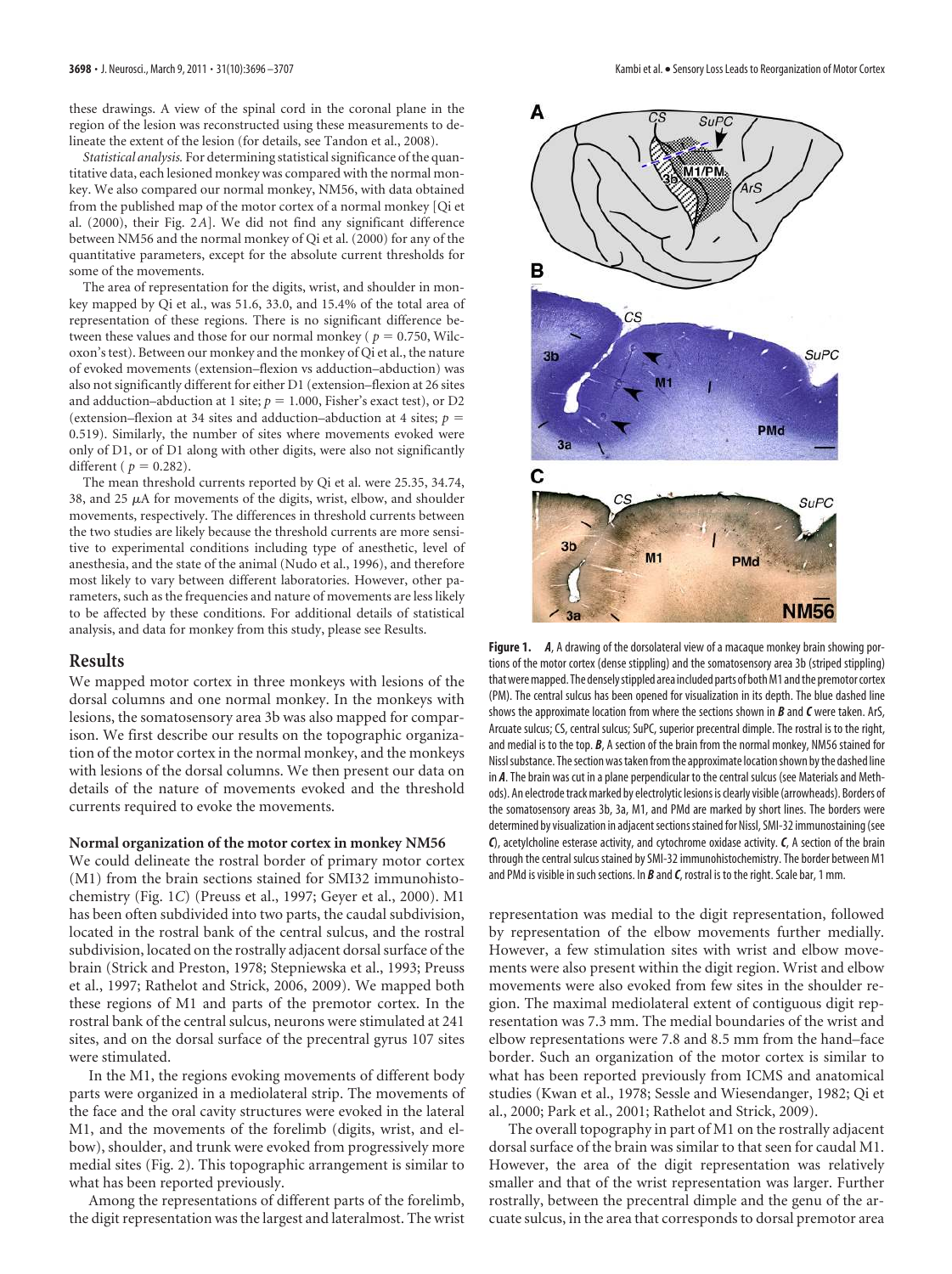

**Figure 2.** Organization of the motor cortex in normal macaque monkey, NM56. This view shows the rostral bank of the central sulcus and the rostrally adjacent dorsal surface of the frontal lobe. Rostral lip of the central sulcus is marked by the horizontal straight line. Regions from which movements of different body parts were evoked at threshold currents are color coded as labeled. Striped regions mark the regions where movements of two body parts were evoked as per the color code. The stimulation sites are marked by dots or crosses. The dot size indicates the threshold current range as shown in the key at the bottom, crosses mark the sites where no movement was evoked, and stars mark the penetrations where electrolytic lesions were made. Border between area 3a and 4, and M1 and premotor cortex (PM) are shown (gray lines) (Fig. 1). The inset on top left is a drawing of the lateral view of the brain showing location of the area mapped. D, Dorsal; M, medial; R, rostral. Other abbreviations are as in Figure 1.

(PMd) or F2 (Geyer et al., 2000), representations of the movements of the wrist, shoulder, and trunk were more predominant, as expected. Here, the wrist representation was surrounded by regions where shoulder and trunk movements were evoked (Sessle and Wiesendanger, 1982; Godschalk et al., 1995; Park et al., 2001; Raos et al., 2003).

# **Organization of the motor and the somatosensory cortex in the lesioned monkeys**

## *Monkey LM98*

In this monkey, the dorsal columns were transected on the left side at C4/C5 spinal level. The lesion was partial with sparing of the dorsal columns in the medial-dorsal location (Fig. 3*D*). The spared fibers mostly correspond to the location of the fasciculus gracilis. This was ascertained by extending the clearly visible posterior intermediate septum, the border between the fasciculus gracilis and the fasciculus cuneatus, in the sections of the spinal cord, rostral and caudal to the lesion site (Fig. 3*E*). The damage extended to the ventralmost fibers in the left dorsal columns, the right dorsal horn, and the medial parts of the gray matter on both the sides. This monkey was mapped 10.5 months after the lesion was made.

To determine the organization of the movement map in this monkey, we made 60 electrode penetrations and stimulated neurons at a total of 401 sites in the rostral bank of the central sulcus and the rostrally adjacent cortex on the dorsal surface of the brain. The organization of the caudal M1 in this monkey revealed representations of the movements of the lips, chin, digits, wrist, elbow, and shoulder in a lateral to medial order (Fig. 3*B*). The elbow and the wrist movements were evoked predominantly at sites that were medial to the digit representation, and at a few locations within the digit and shoulder representations. The total mediolateral extent of the digit representation was 10.8 mm. The medialmost points from which the wrist and the elbow movements were evoked were 10.7 and 13.1 mm from the hand–face border, respectively. Thus, the overall topography and the extent of representations of different parts of the forelimb were as in the normal monkey (compare Fig. 2).

The organization of part of the M1 on the surface of the precentral frontal lobe was also normal. The digit representation was smaller than in the caudal M1, whereas the movements of the wrist were evoked from a relatively larger region. Area PMd was not extensively mapped in this monkey except for the caudalmost region, where the topography was as for the normal monkey.

We mapped the somatosensory area 3b to determine the extent of its reorganization for comparison with the motor cortex and with the previous reports. A total of 18 penetrations were made in the caudal bank of the central sulcus, where receptive fields at 241 recording sites were mapped. The results show that, in the entire

deafferented parts of area 3b, where representations of the hand and arm are normally expected, neurons responded to stimulation on the chin (Fig. 3*C*). We did not observe any response to touch on the hand except for one recording site where neurons had dual receptive field on the chin and D1. The chin inputs had expanded as far as the medialmost recorded site, which was 7.4 mm from the expected location of the prelesion hand–face border, near the lateral end of the intraparietal sulcus (Jain et al., 1998).

## *Monkey LM78*

In monkey LM78, the dorsal column lesion was on the left side at C4/C5 spinal level. The lesion (Fig. 4*C*) was nearly complete with sparing of the dorsalmost fibers along the midline, mostly corresponding to the location of the fasciculus gracilis (Fig. 4*D*). Ipsilateral dorsal horn, medial gray matter on both sides, and parts of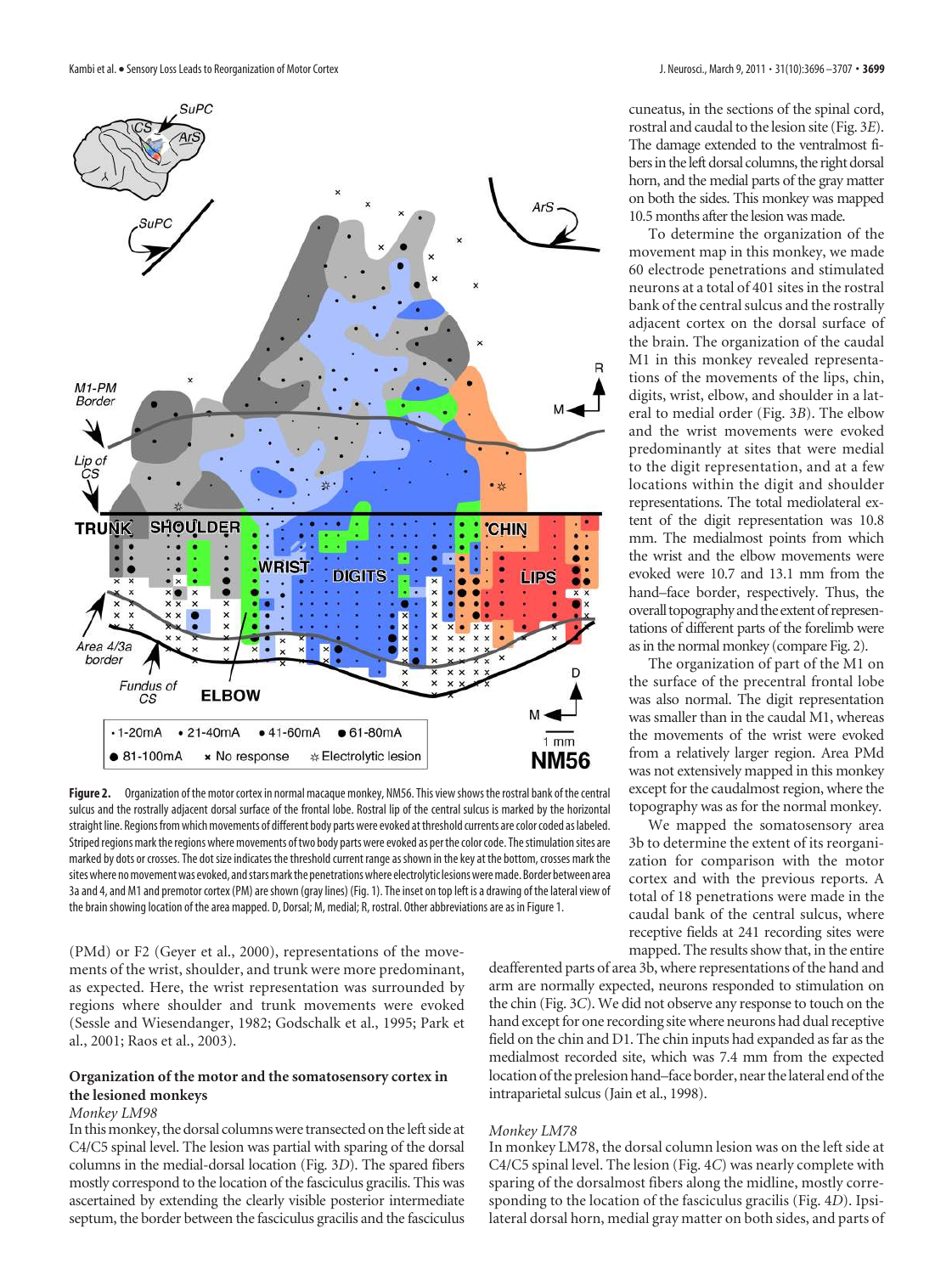

Figure 3. Organization of the motor and somatosensory cortex in monkey LM98 with lesion of the dorsal columns on the left side. *A*, A lateral view of the brain with opened central sulcus showing the mapped portions of the motor and somatosensory areas. B, Organization of the motor cortex in a view similar to that shown in Figure 2. Note that the topography of the movement map is similar to that for the normal monkey, NM56 (compare Fig. 2). C, Somatotopy in area 3b of monkey LM98 showing expansion of the chin inputs (pink) into the deafferented hand region. The locations of the receptive fields are color coded as labeled. The striped regions indicate dual receptive fields on the body parts as per the color of the stripes. Responses to the stimulation of the hand were seen at only one recording site (blue and pink stripes), where responses to stimulation on the chin were also observed. The estimated location of the prelesion hand–face border is marked by the blue arrowhead (see Results). The nature of the receptive fields and the stimulus applied at each recording site is marked by a symbol shown in the key below the map. Smaller symbols indicate weak response and larger symbols an excellent response to the stimulation; crosses mark the locations were no neuronal responses were observed. *D*, Reconstruction of the spinal cord in a coronal plane in the region of the lesion, which was made in the left side. The extent of the damage is marked in black. The gray matter through the lesion is shown for reference as a mirror image of the right side. The dashed line marks the location from which the section shown in *E* was taken. *E*, A dark-field photomicrograph of a horizontal section of the spinal cord showing the lesion site (arrow). Rostral is to the left of the figure, and the left side of the spinal cord is toward the bottom. The arrowheads mark the posterior intermediate septa separating the cuneate and the gracile fasciculus. The box demarcates the region of the section that is shown enlarged on the right to show the septum more clearly. The white dashed line marks the midline. For abbreviations, see legends to Figures 1 and 2.

the ventral horns on both the sides were also damaged. In addition, the ventralmost parts of the dorsal columns on the right side were also damaged. There was also damage to the medial parts of the dorsolateral white matter.

The contralesional right motor cortex in this monkey was mapped 8.5 months after the lesion was made. We made 77 penetrations in the motor cortex and stimulated 417 sites. The overall topography of the movement representation in the motor cortex of this monkey was normal, with representation of the tongue and the face lateralmost, followed by representation of the forelimb (digits, wrist, and elbow), shoulder, trunk, and knee joint at progressively more medial locations (Fig. 4*A*). As for monkeys NM56 and LM98, the majority of the sites, where movements of the wrist and elbow were evoked, were medial to the digit representation. However, at a few sites, within the digit representation, stimulation evoked movements of the wrist and elbow. At one site near the hand–face border, movements of the shoulder were observed. Finally, few stimulation sites where wrist and elbow movements were evoked were in the shoulder representation.

The overall mediolateral extent of the digit representation in this monkey was 6.9 mm, although most of the representation was within 4 mm from the hand–face border. The medialmost points where wrist and elbow movements were observed were 7.6 and 9 mm, respectively, from the hand–face border. At many sites, particularly in the ventral part of the anterior bank of the central sulcus, stimulation failed to evoke any visible movement. Such nonresponsive points are often observed in experiments involving stimulation in the depths of sulci.

In the rostral part of M1, the lateral to medial sequence of the representation of movements of different body parts was similar to that seen for part of the M1 buried in the central sulcus. The digit representation was, however, smaller. These features of organization of the motor cortex are similar to those seen in normal monkeys.

We also mapped the somatosensory area 3b in the right contralesional hemisphere of this monkey. A total of 22 electrode penetrations was made in the caudal bank of the central sulcus, and receptive fields were mapped at 219 recording sites. Somatotopy of area 3b revealed extensive reorganization (Fig. 4*B*). Chin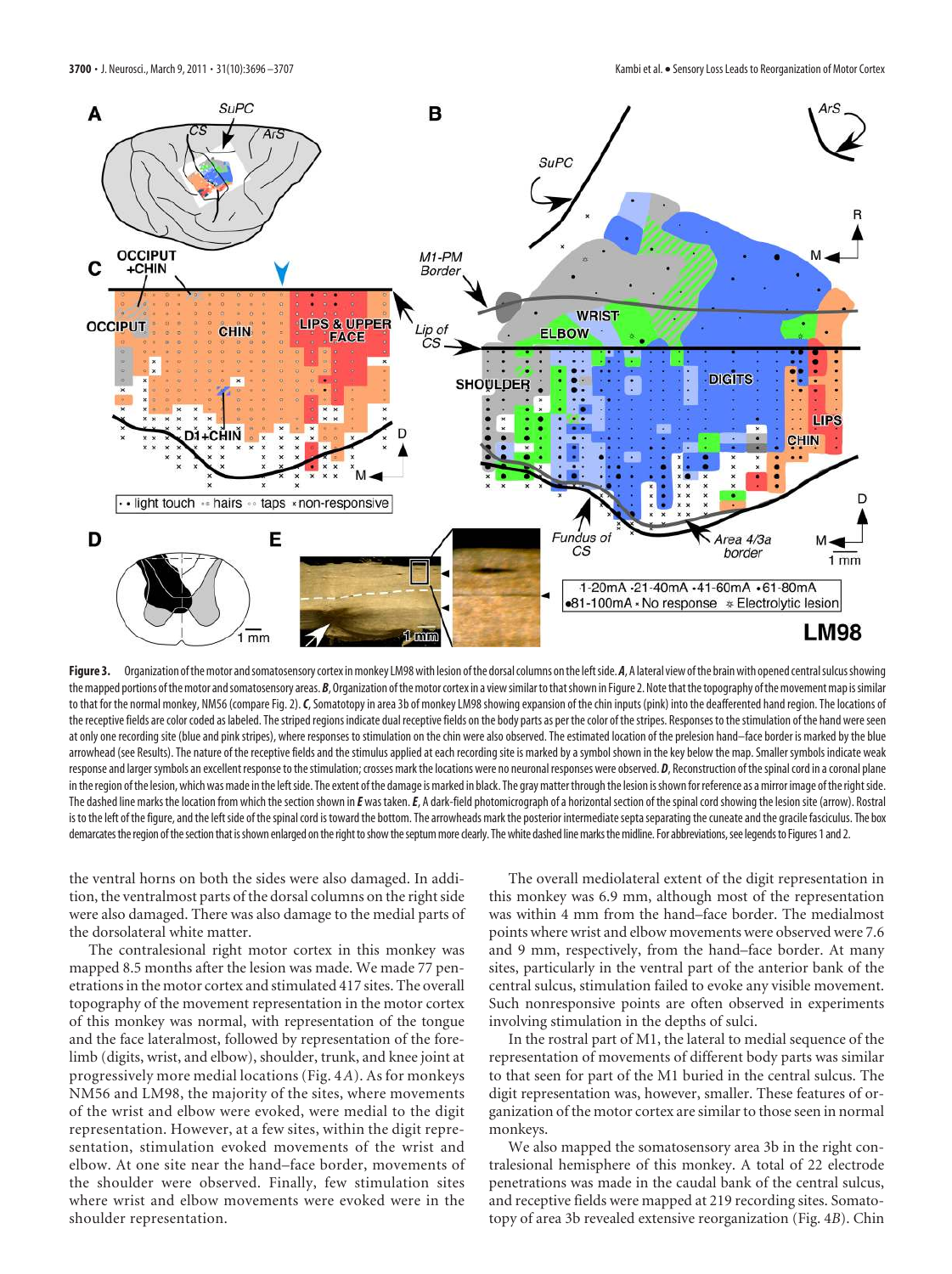

Figure 4. Organization of the motor and somatosensory cortex in monkey LM78 with lesion of the dorsal columns on the left side. *A*, Organization of the motor cortex in a view similar to that shown in Figure 2. Note that the topography of the movement map is normal-like (compare Fig. 2). The ventralmost part of the motor cortex was partially mapped in this monkey (see Results). *B*, Somatotopy in area 3b of monkey LM78. The chin inputs (pink) expand medially into the deafferented hand area. Responses to touch on the hand were seen only at a few recording sites (blue). The estimated location of the prelesion hand–face border is marked by the blue arrowhead (see Results). For other conventions, see legend to Figure 3. C, Reconstruction of the spinal cord in a coronal plane in the region of the lesion, which was made on the left side. The extent of the damage is marked in black. The gray matter through the lesion and the border between the fasciculus cuneatus and fasciculus gracilis is shown for reference as mirror image of the right side. The dashed line marks the location from which the section shown in *D* was taken. *D*, A dark-field photomicrograph of a horizontal section of the spinal cord showing the lesion site (arrow). Rostral is to the left of the figure, and the left side of the spinal cord is toward the bottom. For abbreviations, see legends to Figures 1 and 2.

inputs activated neurons as far medial as the representation of the shoulder. Responses to touch on the hand were found only at a few recording sites. Of these, four sites had dual receptive fields on both the hand and the face. Responses to touch on the forearm were seen at 12 recording sites medial to the expanded chin representation. These inputs enter the spinal cord rostral to the site of the lesion (Florence et al., 1988, 1989; Jain et al., 2008). At the medialmost recording sites, the receptive fields were on both the shoulder and the trunk. In this monkey, the chin representation had expanded by 8.2 mm from the expected location of the prelesion hand–face border. There were also few locations where neurons did not respond to any stimulation. Such nonresponsive points were likely because of less than optimal location of the electrode tip in the gray matter.

#### *Monkey LM01*

This monkey had dorsal column lesion on the left side at the C4 level. The lesion was partial with considerable sparing of the dorsal columns on the lateral side and a minor sparing medioventrally (Fig. 5*B*). The dorsal parts of the ventral horn and the intermediate gray matter were also damaged.

To determine the organization of the motor cortex in this monkey, we made 17 electrode penetrations and stimulated a total of 344 sites in the anterior bank of the central sulcus. The lateral to medial order of the representation of different body parts in the motor cortex of this monkey was normal (Fig. 5*A*). At the lateralmost stimulation sites, movements of the tongue were evoked; movements of the lips, chin, digits, wrist, elbow, and shoulder were seen at progressively more medial sites. Adjacent to the face region, there were few sites where ICMS evoked movements of the wrist and shoulder. Laterally, the representations of the wrist, elbow, and shoulder were partly intermixed, as for the

other normal and lesioned monkeys. In this monkey, the digit representations was 4.9 mm in its mediolateral extent. The wrist movements and the elbow movements were observed up to 8.9 and 10.3 mm, respectively, from the hand–face border. The topography in the caudal part of M1 was thus normal. The motor cortex on the dorsal surface of the precentral gyrus was not mapped in this monkey.

As for the other lesioned monkeys, we mapped area 3b of this monkey. Here, we briefly describe the somatotopy in area 3b, because these data have been presented in detail previously (Tandon et al., 2009). In area 3b of this monkey, neurons responded to the stimulation on the skin of the hand, which is consistent with the sparing of the dorsal column fibers. However, there was also large-scale expansion of the chin representation into the partially deafferented hand region [Tandon et al. (2008), their Fig. 5*A*], as has been previously reported for monkeys with partial lesions (Jain et al., 1997, 1998, 2008). The overall chin expansion in this monkey was 7.4 mm from the hand–face border, which was almost as far as the representation of the forearm.

Thus, in all the three monkeys with lesions of the dorsal columns, although the somatosensory cortex showed large-scale reorganization, the overall topography of the motor cortex remained normal.

#### **Areas of representations of the digits, wrist, and elbow**

Lesions of the dorsal columns of the spinal cord affect the distal limb movements more than the proximal movements (Farrera and Barrera, 1934; Vierck, 1978, 1982; Glendinning et al., 1992; Leonard et al., 1992). Therefore, we determined whether in monkeys with such lesions the extents of representations of the digits, wrist, and elbow are differently affected. We considered only that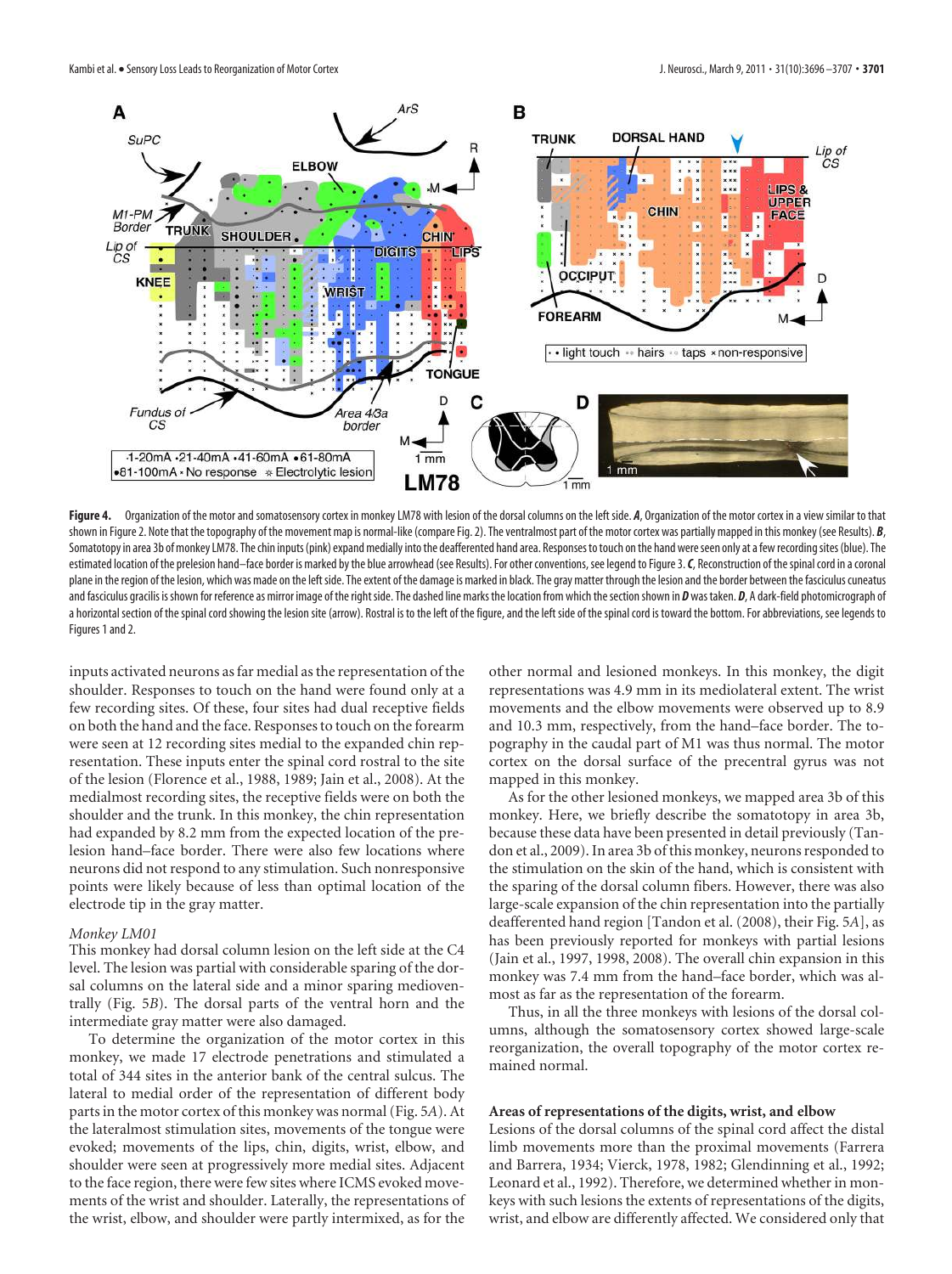part of the motor cortex that is buried in the anterior bank of the central sulcus for this analysis, because the rostral part, which has a smaller digit representation, was mapped to varying extent in different monkeys.

For the normal monkey, NM56, and the three lesioned monkeys, LM98, LM78, and LM01, the percentage of the forelimb area where movements of the digit, wrist, and elbow were evoked is shown in Figure 6. As is obvious in Figures 2– 6, the area of representation of the digits is largest among these three representations. In the normal monkey, the digits, wrist, and elbow representations occupied 65.1, 15.8, and 19.1% of the total forelimb area. In the three lesioned monkeys, the areas of the digit representation were between 55.7 and 64.6%, for the wrist the range was



**Figure 5.** Organization of the motor cortex in monkey LM01 with lesion of the dorsal columns on the left side. *A*, Organization of the motor cortex on a view of the anterior bank of the central sulcus. Note that the topography of the movement map is similar to that seen for the normal monkey NM56 (compare Fig. 2). *B*, Reconstruction of the spinal cord in a coronal plane in the region of the lesion. The extent of the damage is marked in black. Note that there is considerable sparing of the dorsal columns. For abbreviations, see legends to Figures 1 and 2.

from 20.9 to 24.7%, and for elbow, 14.4 and 20.6%. The differences between the normal monkey and any of the three lesioned monkeys were not significant (NM56 vs LM98,  $p = 0.500$ ; NM56 vs LM78,  $p = 0.250$ ; and NM56 vs LM01,  $p = 0.250$ ; Wilcoxon's test).

## **Nature of the evoked digit movements**

Monkeys with lesions of the dorsal columns cannot form precision grip using D1 (thumb) and D2 (forefinger), an action that requires coordinated flexion of these two digits (Glendinning et al., 1992). For picking small items, instead of using a precision grip, the monkeys grasp using digits D2 to D5, while securing the grip by adducting D1 (Leonard et al., 1992) (our unpublished observations). We, therefore, compared the nature of the digit movements that are evoked in the normal and the lesioned monkeys (Fig. 7).

The majority of the D1 movements (94.4%;  $n = 54$ ) in the normal monkey NM56 were of flexion– extension type. Adduction–abduction movements were observed at only 5.6% of the D1 sites (Fig. 7*A*). However, in the three lesioned monkeys, flexion– extension movements were observed at significantly fewer number of sites. In monkey LM98, flexion– extension of D1 was evoked at 45.1% and adduction–abduction at the remaining 54.9% of the sites; the difference from the normal monkey was highly significant ( $p < 0.0001$ , Fisher's exact test). In the lesioned monkey LM78, flexion– extension of D1 was observed at 51.7% of the sites and adduction–abduction at 48.3% of the sites, showing a highly significant difference from the normal monkey ( $p <$ 0.0001; one stimulation site was not considered for this analysis because the nature of the evoked movement was not noted). Finally, in monkey LM01, flexion– extension of D1 was seen at 75.9% of the D1 movement sites and adduction–abduction at the remaining 24.1% of the sites, a significant difference from the normal monkey ( $p < 0.0077$ ). The results conform to the known behavioral use of D1 by monkeys with lesions (see Discussion).

Nature of the evoked movement of D2 at all the D2 movement sites is shown in Figure 7*B*. The movements were either flexion– extension type or adduction–abduction type. The data show that, in the normal monkey, NM56 flexion– extension of D2 was evoked at 82.5% of the D2 movement sites ( $n = 40$ ), and adduction–abduction at the remaining 17.5% of the sites. For the lesioned monkey LM98, flexion– extension of D2 was seen at 94.4% of the sites ( $n = 36$ ), for monkey LM78 at 100% of the sites  $(n = 34;$  at two sites the nature of movement was not noted; therefore, those sites have been excluded from this analyses), and for LM01 at 85% of the sites ( $n = 20$ ). At the remaining sites, adduction–abduction movements were seen. Although the flexion– extension movements were seen at somewhat larger number of sites for all the lesioned monkeys, the difference was significant only for monkey LM78, which could be attributable to very low number of adduction–abduction sites combined with partial mapping in this monkey as described above (LM98,  $p = 0.159$ ; LM78,  $p = 0.013$ ; LM01,  $p = 0.724$ ; Fisher's exact test). Perhaps the slight increase in the flexion– extension of D2 reflects increased use of the digit with digits D3, D4, and D5 (Cooper et al., 1993).

Interestingly, for the movement type of both D1 and D2 the maximal change was seen in monkeys with complete lesions. Monkey LM01, with partial lesion, showed lesser extent of change compared with the normal monkey. For D1, the movement differences between LM01 and LM98, and LM01 and LM78 were also statistically significant.

# **Representation of the individual and multiple digit movements**

We determined whether dorsal column lesions and the loss of the ability to make fractionated movements of digits lead to changes in the movement representation in the motor cortex with respect to the number of sites where movements of single digits were evoked at threshold currents.

We considered movements evoked by stimulation in M1 buried in the depths of the anterior bank of the central sulcus for the reasons mentioned above. In all the four monkeys, individual digit movements were observed only for D1, D2, and D5 (Schieber, 1991; Häger-Ross and Schieber, 2000). The most often-evoked individual-digit movement was of D1. Figure 8 shows the number of sites from where movements of D1 alone were evoked as a percentage of all the sites from where D1 movements were evoked. The data show that, for all the four monkeys, at majority of the D1 movement sites, movement of D1 alone was evoked. The movement of D1 in combination with other digits was evoked at 25% of the sites. The differences between the lesioned monkeys and the normal monkey were not statistically significant (LM98,  $p = 0.754$ ; LM78,  $p = 0.581$ ; LM01,  $p = 0.352$ ; Fisher's exact test). Movements of D2 or D5 were evoked from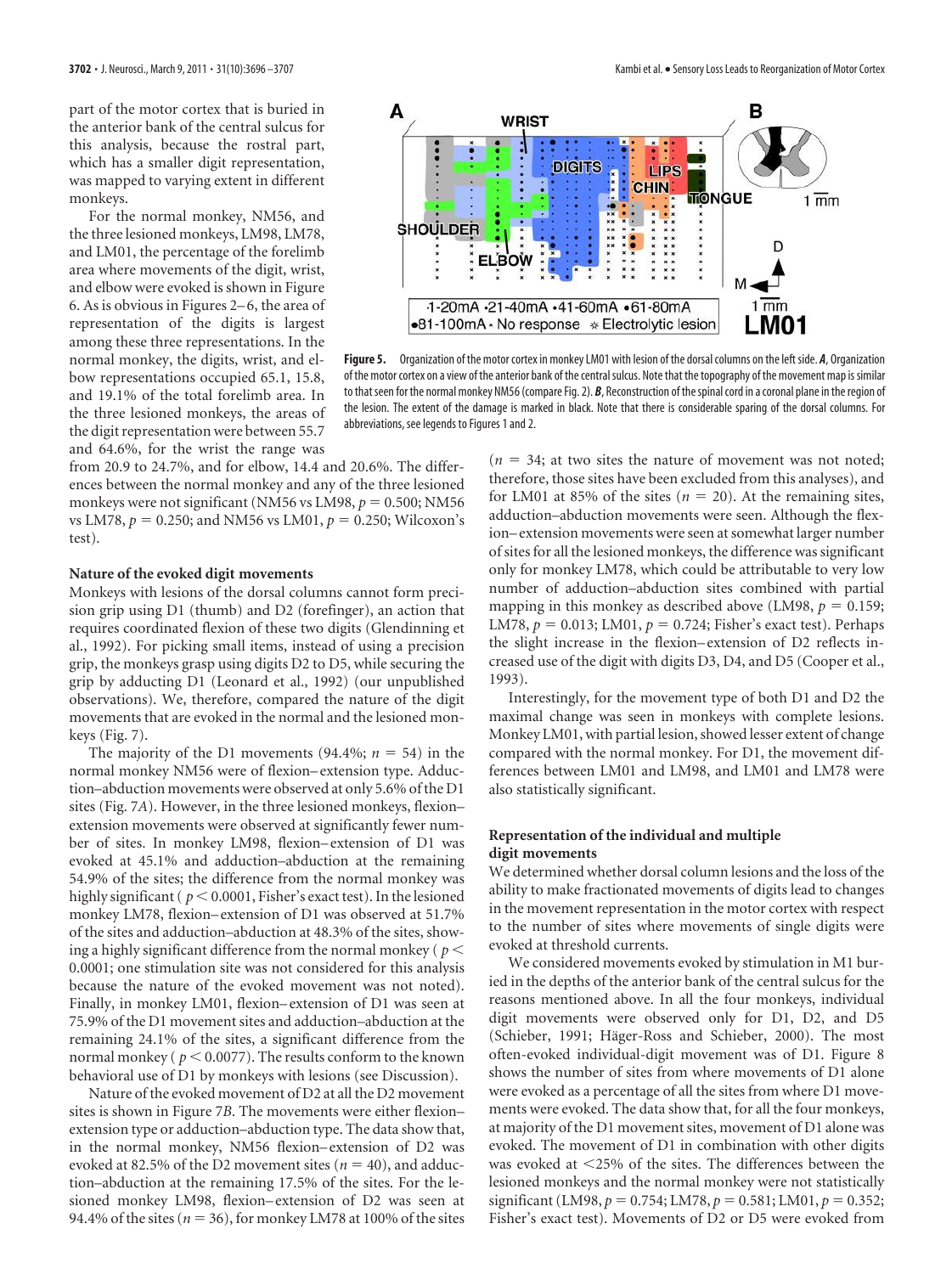

**Figure 6.** Area of the motor cortex from where movements of the digits, wrist, or elbow were evoked in the normal monkey (NM56) and monkeys with lesions of the dorsal columns (LM98, LM78, and LM01), shown as percentage of the total area of the forelimb movement. The differences between the normal and any of the three lesioned monkeys were not significant.

very few sites and as reported before, the variability between monkeys was high (Schieber, 1991).

#### **Threshold currents required to evoke movements**

We determined whether the threshold currents required to evoke movements of different body parts in the lesioned monkeys are different from those in the normal monkey. Box plots of distribution of threshold currents required to evoke movements of the digits, wrist, elbow, shoulder, and face/tongue for the normal monkey NM56 and the three lesioned monkeys LM98, LM78, and LM01 are shown in Figure 9. Only those stimulation sites that lie in caudal M1 in the rostral bank of the central sulcus were considered for this analysis.

There were no significant differences in the threshold currents between the normal and the lesioned monkeys for movements of the wrist (LM98,  $p = 0.758$ ; LM78,  $p = 0.605$ ; LM01,  $p = 0.793$ ; Mann–Whitney rank sum test), shoulder (for LM98,  $p = 0.289$ ; LM78,  $p = 0.518$ ; LM01,  $p = 0.582$ ), or face (for LM98,  $p = 0.153$ ; LM78,  $p = 0.246$ ; LM01,  $p = 0.168$ ). The mean threshold current for evoking movements of the digits in the normal monkey NM56 was 15.9  $\mu$ A, whereas in the three lesioned monkeys LM98, LM78, and LM01 the currents were higher (21.8, 26.4, and 22.2  $\mu$ A, respectively). The differences between the normal monkey and the lesioned monkey were significant (LM98,  $p = 0.004$ ; LM78,  $p \le 0.001$ ; LM01,  $p \le$ 0.001). The mean threshold current required to evoke movements of the elbow in monkey LM98 was also slightly but significantly higher ( $p = 0.044$ ), but the differences between the normal and the other two lesioned monkeys were not significant  $(LM78, p = 0.856; LM01, p = 0.069).$ 

## **Discussion**

The main finding of the present study is that chronic lesions of the dorsal columns at cervical levels in adult monkeys do not cause any change in the overall topography of the movement representation in the motor cortex, although there is a large-scale reorganization in the somatosensory cortex. However, such lesions result in reorganization of the motor cortex such that ICMS evokes flexion– extension of D1 at significantly fewer sites compared with the normal monkeys, with a corresponding increase in



**Figure 7.** *A*, Percentage of the stimulation sites from which flexion– extension and adduction–abduction movements of digit 1 were evoked in the normal (NM56) and the lesioned (LM98, LM78, and LM01) monkeys. Adduction–abduction movements are evoked from a larger percentage of sites in monkeys with lesions of the dorsal columns. The differences between the normal monkey and the lesioned monkey were statistically significant. The total number of sites (n) from which D1 movements were evoked is also shown on the abscissa.*B*, Percentage of sites from which flexion– extension and adduction–abduction movements of digit 2 were evoked in the normal and the lesioned monkeys. \*\*\* $p < 0.001$ ; \* $p < 0.05$ .

adduction–abduction movements. Threshold currents required to elicit movements of digits were significantly higher in the lesioned monkeys compared with the normal monkey. These changes in the organization of the movement map in monkeys with dorsal column lesions correlate with the behavioral effects of the lesions.

#### **Reorganization of the motor cortex after sensory loss**

As for sensory systems (Merzenich et al., 1983; Kaas et al., 1990, 1997; Gilbert and Wiesel, 1992; Schwaber et al., 1993; Jain, 2002; Tandon et al., 2009), the primary motor cortex of adult mammals undergoes reorganization after neurons lose connections to their targets because of amputation of a limb, motor nerve injury, or a spinal cord injury. In the deefferented cortex, electrical stimulation or transcranial magnetic stimulation evokes movements of the muscles proximal to the site of injury (Sanes et al., 1988, 1990; Levy et al., 1990; Qi et al., 2000).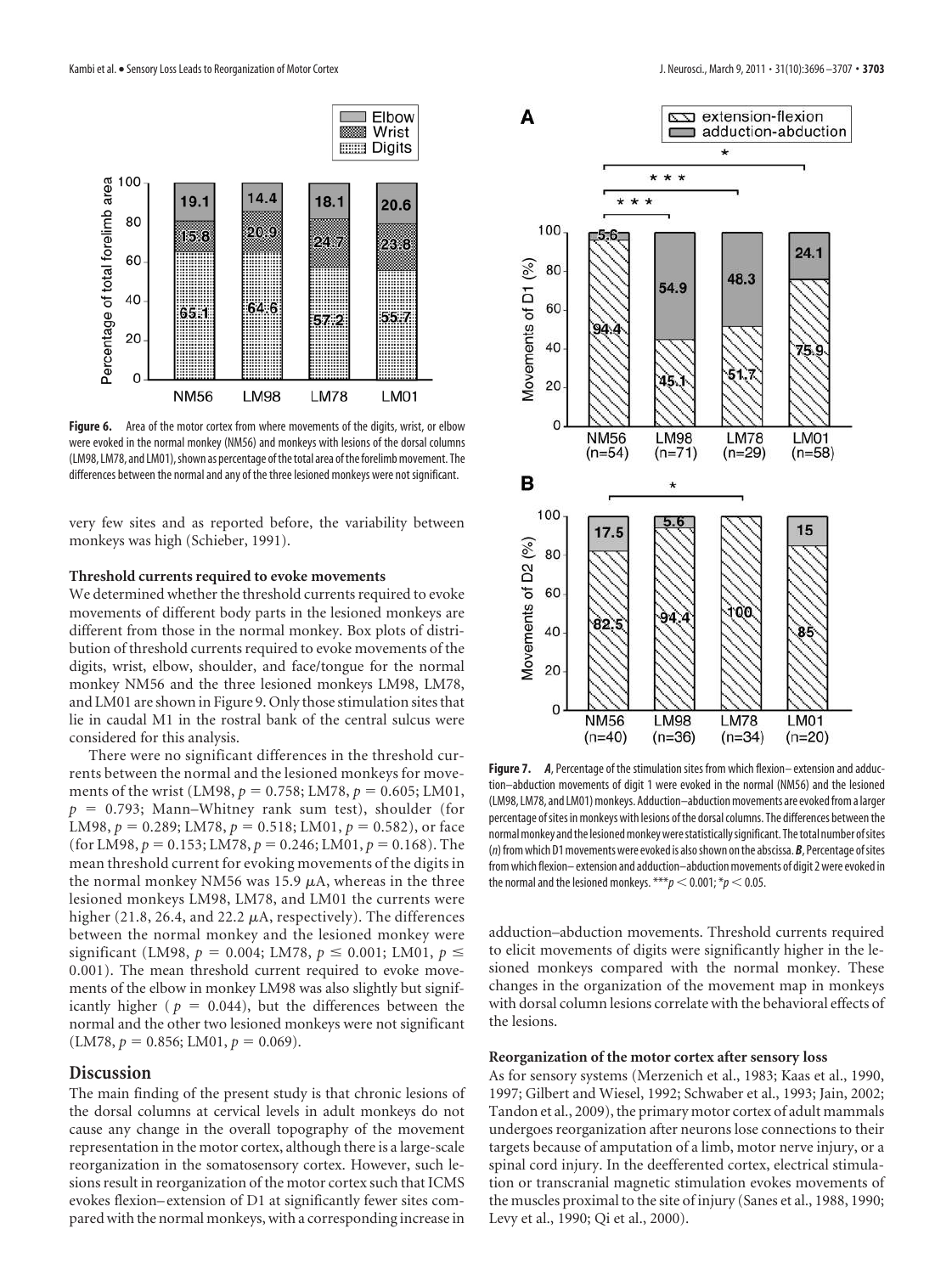

**Figure 8.** The number of sites from which movements of D1 alone, or D1 in combination with other digits were evoked, shown as a percentage of all the sites from where D1 movements were evoked. NM56 is the normal monkey, and LM98, LM78, and LM01 are monkeys with lesions. The total number sites from which D1 movements were evoked,  $n$ , is shown for each monkey on the abscissa. The differences between the normal monkey and the lesioned monkeys were not significant.

However, studies on the reorganization of the motor cortex after sensory loss are few. According to what are perhaps the earliest reports, transections of the dorsal roots from the limb in adult macaque monkeys did not change the nature and "ease" with which movements of the limbs or digits could be evoked by stimulation of the motor cortex (Mott and Sherrington, 1895; Sherrington, 1931). More recently, Asanuma and Arissian (1984) explored the organization of motor cortex using ICMS in a monkey 2 and 13 d after a dorsal column lesion. They state that the motor thresholds for eliciting movement were not different from that in control animals. Favorov et al. (1988) also report that there were no changes in the threshold currents for evoking movements from the motor hand area of a monkey with nearly complete bilateral dorsal column lesion. In a second monkey, with unilateral dorsal column lesion, but with involvement of the dorsolateral tracts, the minimum threshold currents were "not much different." The longest recovery period for these monkeys was 2 weeks. These reports do not give details of the movements evoked. Our results confirm these observations to the extent that sensory loss in adult monkeys because of dorsal column lesions does not result in any change in the topography of the motor cortex. Qi et al. (2010) show that if dorsal column lesions are made early in development, before the monkeys are  $\leq 12$  d of age, the size of the digit representation in the motor cortex is reduced and the representation becomes fragmented.

We observed a small but significant increase in the threshold currents required for evoking movements in the digit area of the lesioned monkeys, which could be because of long recovery periods for our monkeys. In humans, loss of sensory inputs affects motor cortical excitability and acute sensory nerve block causes changes in the size of the representation of the affected muscle in the motor cortex (Rossini et al., 1996; Rossi et al., 1998; Liepert et al., 2003; Nardone et al., 2008). Lesions of the dorsal columns early in development have been shown to result in an increase in the threshold currents required for evoking movements in addition to affecting organization of the digit area (Qi et al., 2010).

In macaque monkeys, sensory inputs project to the motor cortex via dorsal columns and not spinothalamic pathways



Figure 9. Box plots showing distribution of the threshold currents required to evoke movements of different body parts in the normal (NM56) and the lesioned (LM98, LM78, and LM01) monkeys. The threshold currents for digit movements (*A*) were significantly higher for the lesioned monkeys compared with the normal monkey, whereas the currents required to evoke movements of the wrist, shoulder, and facial muscles (*B*, *D*,*E*) were not affected by the lesion. Currents required to evoke movements of the elbow were higher for monkeys LM98, but not for LM78 and LM01 (*C*). Key to different statistical parameters illustrated in the box plots is shown in *F*. The dots mark the observations that have been deemed to be outliers by the statistical software (SigmaPlot); however, these values were included while calculating the mean and the median. The total number sites from which the movements of each body part were evoked is shown in brackets for each monkey on the abscissa.  $***p$   $<$  0.001;  $**p$   $<$  0.01;  $*p$   $<$  0.05.

(Brinkman et al., 1978; Asanuma et al., 1980). Although initially it was argued that the thalamic motor nucleus, the ventrolateral nucleus, receives direct somatosensory inputs, particularly from deep receptors (Strick, 1976a,b; Asanuma, 1981), subsequent studies ruled out direct projections from the brainstem nuclei, including external cuneate nucleus to the motor thalamic nuclei (Tracey et al., 1980; Kalil, 1981) (see, however, Craig, 2008) (but see Dum et al., 2009). Although we have not determined the somatosensory receptive fields of neurons in the motor cortex of our monkeys, lesions of the dorsal column are likely to deprive the primary motor cortex of its major source of sensory inputs from the hand [Dum et al. (2009) have, however, recently shown an indirect spinothalamic route from cingulate motor areas via the medial dorsal nucleus of the thalamus].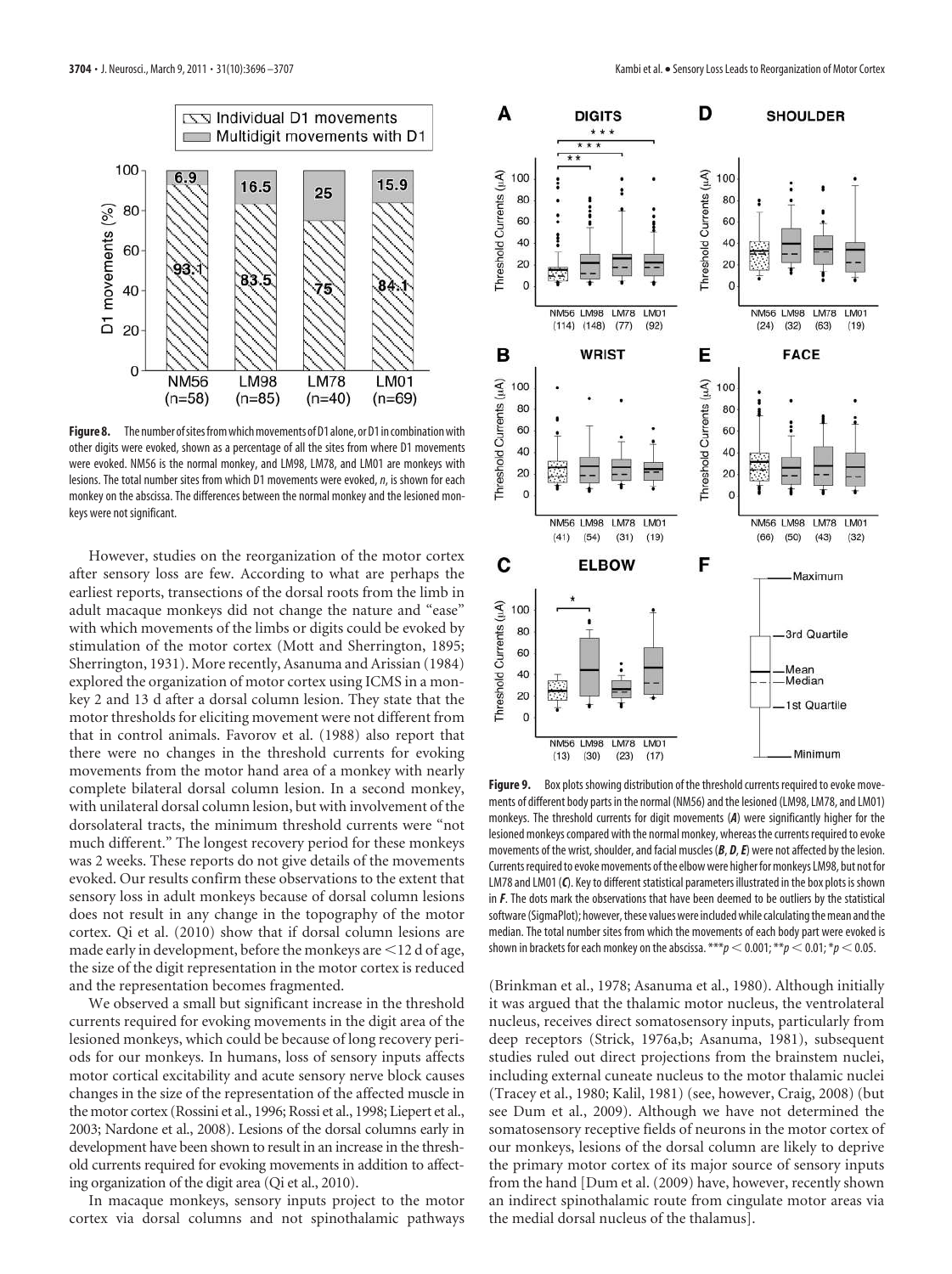Since there are no direct projections from the ventroposterior lateral nucleus to the motor cortex (Strick, 1976a; Ghosh et al., 1987; Matelli et al., 1989; Darian-Smith et al., 1993), the somatosensory cortical inputs are the main afferents to the primary motor cortex. In macaque monkeys, afferents from the somatosensory areas, including areas 3a, 1, 2, 5, and S2 terminate in M1 in a mostly topographic manner (Jones et al., 1978; Kunzle, 1978; Vogt and Pandya, 1978; Friedman et al., 1986; Pons and Kaas, 1986; Ghosh et al., 1987; Huerta and Pons, 1990; Darian-Smith et al., 1993). Because in monkeys with lesions of the dorsal columns somatosensory cortical areas including area 3b, 3a, 1, S2 and PV get reorganized (Jain et al., 1998; Tandon et al., 2009) (N. Jain and J.H. Kaas, unpublished observations), the hand region of the motor cortex will receive abnormal face inputs via the reorganized somatosensory cortex. Our results show that the topography in the motor cortex is not affected by these abnormal sensory inputs.

# **Altered motor behavior after dorsal column lesions and reorganization of the motor cortex**

We (our unpublished observations) and others (Farrera and Barrera, 1934; Gilman and Denny-Brown, 1966; Leonard et al., 1992; Cooper et al., 1993) have observed that monkeys with lesions of the dorsal columns initially do not use their affected hand for feeding or locomotion, but in  $\sim$ 2 months they recover most of the use of the hand for locomotion, grasping the cage bars for climbing and using the entire palm and digits for holding large food items. Occasionally, abnormal resting posture of the affected hand persists. However, the monkeys are not able to form precision grip using their thumb and the forefinger, and lose the capacity to make fractionated movements of the digits (Beck, 1976; Eidelberg et al., 1976; Vierck, 1978, 1982; Glendinning et al., 1992; Cooper et al., 1993). They use a palmar grasp to hold small objects.

Loss of precision grip reflects an inability to oppose D1 and D2 by controlled flexion– extension. We have observed that if a food item is presented between D1 and D2 to monkeys with dorsal column lesions, they grasp it by bringing D1 close to D2 by adduction. Leonard et al. (1992) observed similar abnormal digit movements during grooming in monkeys with fasciculus cuneatus lesions. They describe the movement as abnormal scissors grip in which the thumb was adducted against the forefinger—a movement that was never seen preoperatively. Our present results similarly show an increase in evoked D1 adduction–abduction movements and a decrease in flexion– extension.

Although a direct role of abnormal sensory inputs to the motor cortex causing altered pattern of evoked movements in monkeys with lesions cannot be ruled out, it is likely that long-term changes in the behavioral use of the digits result in reorganization of the motor cortex. Use-dependent reorganization of the motor cortex has been seen under a variety of conditions. For example, motor cortex in rats, monkeys, and humans reorganizes after training to learn new motor skills, which require changes in the way joints and muscles are used (Karni et al., 1995; Nudo et al., 1996; Kleim et al., 1998; Tyc et al., 2005; Molina-Luna et al., 2008).

## **Brain reorganization and altered perception**

Topographic reorganization of the brain has been proposed to underlie abnormal perceptions such as phantom sensations, which are felt by patients after amputations or spinal cord injuries (Sweet, 1975; Ettlin et al., 1980; Katz and Melzack, 1990; Coderre et al., 1993; Ramachandran, 1993; Siddall and McClelland, 1999). These sensations also have a proprioceptive component. For example, the patients often feel that the phantom is frozen in a particular position and cannot be moved (Katz and Melzack, 1990). We propose that altered sensory and proprioceptive inputs are an important component of these abnormal sensations and the mental inability to move the phantom. The argument is supported by our results showing normal organization of the motor cortex, indicating that such problems do not stem from lack of any motor ability. Furthermore, if the missing sensory inputs are replaced by illusory visual inputs, the patient is able to mentally manipulate the phantom (Ramachandran and Altschuler, 2009). Visual feedback perhaps also underlies recovery of gross behaviors in the use of the affected hand after dorsal column injuries (Cole and Glees, 1953; Brochier et al., 1999).

## **References**

- Asanuma H (1981) Functional role of sensory inputs to the motor cortex. Prog Neurobiol 16:241–262.
- Asanuma H, Arissian K (1984) Experiments on functional role of peripheral input to motor cortex during voluntary movements in the monkey. J Neurophysiol 52:212–227.
- Asanuma H, Arnold AP (1975) Noxious effects of excessive currents used for intracortical microstimulation. Brain Res 96:103–107.
- Asanuma H, Larsen K, Yumiya H (1980) Peripheral input pathways to the monkey motor cortex. Exp Brain Res 38:349 –355.
- Beck C (1976) Forelimb performance by squirrel monkeys (*Saimiri sciureus*) before and after dorsal column lesions. J Comp Physiol Psychol 90:353–362.
- Brinkman J, Bush BM, Porter R (1978) Deficient influence of peripheral stimuli on precentral neurones in monkeys with dorsal column lesions. J Physiol 276:27– 48.
- Brochier T, Boudreau MJ, Paré M, Smith AM (1999) The effects of muscimol inactivation of small regions of motor and somatosensory cortex on independent finger movements and force control in the precision grip. Exp Brain Res 128:31– 40.
- Coderre TJ, Katz J, Vaccarino AL, Melzack R (1993) Contribution of central neuroplasticity to pathological pain: review of clinical and experimental evidence. Pain 52:259 –285.
- Cole J, Glees P (1953) Tests used in the localization of cerebral function in trained monkeys. Experientia 9:268 –271.
- Cooper BY, Glendinning DS, Vierck CJ Jr (1993) Finger movement deficits in the stumptail macaque following lesions of the fasciculus cuneatus. Somatosens Mot Res 10:17–29.
- Craig AD (2008) Retrograde analyses of spinothalamic projections in the macaque monkey: input to the ventral lateral nucleus. J Comp Neurol 508:315–328.
- Darian-Smith C, Ciferri MM (2005) Loss and recovery of voluntary hand movements in the macaque following a cervical dorsal rhizotomy. J Comp Neurol 491:27– 45.
- Darian-Smith C, Darian-Smith I, Burman K, Ratcliffe N (1993) Ipsilateral cortical projections to areas 3a, 3b, and 4 in the macaque monkey. J Comp Neurol 335:200 –213.
- Dum RP, Levinthal DJ, Strick PL (2009) The spinothalamic system targets motor and sensory areas in the cerebral cortex of monkeys. J Neurosci 29:14223–14235.
- Eidelberg E, Woolf B, Kreinick CJ, Davis F (1976) Role of the dorsal funiculi in movement control. Brain Res 114:427– 438.
- Ettlin TM, Seiler W, Kaeser HE (1980) Phantom and amputation illusions in paraplegic patients. Eur Neurol 19:12–19.
- Farrera A, Barrera SE (1934) Effects of experimental lesions of the posterior columns in macacus rhesus monkey. Brain 57:307–332.
- Favorov O, Sakamoto T, Asanuma H (1988) Functional role of corticoperipheral loop circuits during voluntary movements in the monkey: a preferential bias theory. J Neurosci 8:3266 –3277.
- Florence SL, Wall JT, Kaas JH (1988) The somatotopic pattern of afferent projections from the digits to the spinal cord and cuneate nucleus in macaque monkeys. Brain Res 452:388 –392.
- Florence SL, Wall JT, Kaas JH (1989) Somatotopic organization of inputs from the hand to the spinal gray and cuneate nucleus of monkeys with observations on the cuneate nucleus of humans. J Comp Neurol 286:48–70.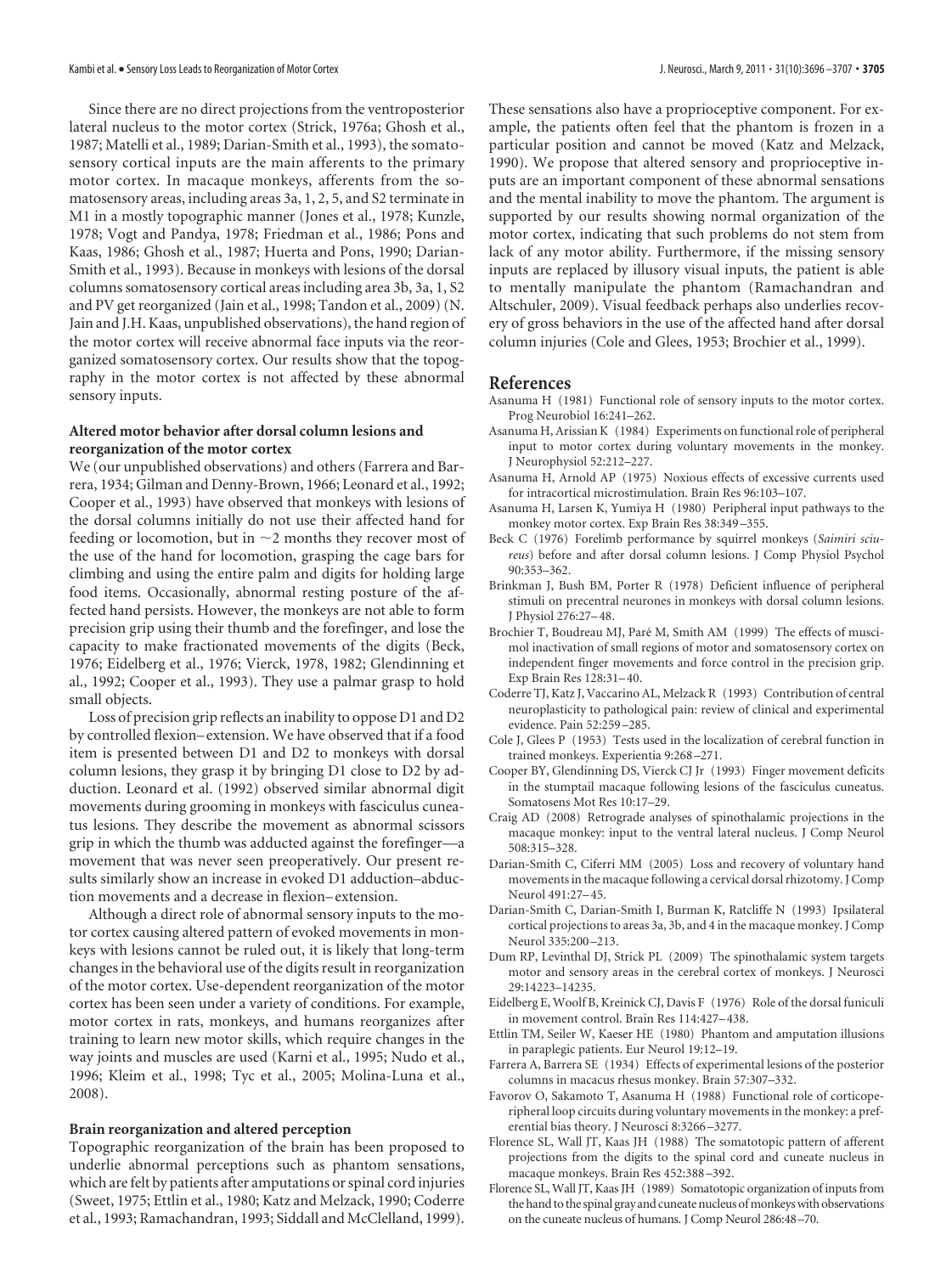- Friedman DP, Murray EA, O'Neill JB, Mishkin M (1986) Cortical connections of the somatosensory fields of the lateral sulcus of macaques: evidence for a corticolimbic pathway for touch. J Comp Neurol 252: 323–347.
- Geneser-Jensen FA, Blackstad TW (1971) Distribution of acetyl cholinesterase in the hippocampal region of the guinea pig. I. Entorhinal area, parasubiculum, and presubiculum. Z Zellforsch Mikrosk Anat 114:460 – 481.
- Gentilucci M, Toni I, Daprati E, Gangitano M (1997) Tactile input of the hand and the control of reaching to grasp movements. Exp Brain Res 114:130 –137.
- Geyer S, Matelli M, Luppino G, Zilles K (2000) Functional neuroanatomy of the primate isocortical motor system. Anat Embryol (Berl) 202:443– 474.
- Ghosh S, Brinkman C, Porter R (1987) A quantitative study of the distribution of neurons projecting to the precentral motor cortex in the monkey (*M. fascicularis*). J Comp Neurol 259:424 – 444.
- Gilbert CD, Wiesel TN (1992) Receptive field dynamics in adult primary visual cortex. Nature 356:150 –152.
- Gilman S, Denny-Brown D (1966) Disorders of movement and behaviour following dorsal column lesions. Brain 89:397– 418.
- Glendinning DS, Cooper BY, Vierck CJ Jr, Leonard CM (1992) Altered precision grasping in stumptail macaques after fasciculus cuneatus lesions. Somatosens Mot Res 9:61–73.
- Godschalk M, Mitz AR, van Duin B, van der Burg H (1995) Somatotopy of monkey premotor cortex examined with microstimulation. Neurosci Res 23:269 –279.
- Häger-Ross C, Schieber MH (2000) Quantifying the independence of human finger movements: comparisons of digits, hands, and movement frequencies. J Neurosci 20:8542– 8550.
- Hikosaka O, Tanaka M, Sakamoto M, Iwamura Y (1985) Deficits in manipulative behaviors induced by local injections of muscimol in the first somatosensory cortex of the conscious monkey. Brain Res 325:375–380.
- Huerta MF, Pons TP (1990) Primary motor cortex receives input from area 3a in macaques. Brain Res 537:367–371.
- Jain N (2002) Adult brain plasticity—what is revealed is exciting, what is hidden is critical. J Biosci 27:439 – 442.
- Jain N, Catania KC, Kaas JH (1997) Deactivation and reactivation of somatosensory cortex after dorsal spinal cord injury. Nature 386:495– 498.
- Jain N, Catania KC, Kaas JH (1998) A histologically visible representation of the fingers and palm in primate area 3b and its immutability following long-term deafferentations. Cereb Cortex 8:227–236.
- Jain N, Florence SL, Qi HX, Kaas JH (2000) Growth of new brainstem connections in adult monkeys with massive sensory loss. Proc Natl Acad Sci U S A 97:5546 –5550.
- Jain N, Qi HX, Collins CE, Kaas JH (2008) Large-scale reorganization in the somatosensory cortex and thalamus after sensory loss in macaque monkeys. J Neurosci 28:11042–11060.
- Jones EG, Coulter JD, Hendry SH (1978) Intracortical connectivity of architectonic fields in the somatic sensory, motor and parietal cortex of monkeys. J Comp Neurol 181:291–347.
- Kaas JH, Krubitzer LA, Chino YM, Langston AL, Polley EH, Blair N (1990) Reorganization of retinotopic cortical maps in adult mammals after lesions of the retina. Science 248:229 –231.
- Kaas JH, Florence SL, Jain N (1997) Reorganization of sensory systems of primates after injury. Neuroscientist 3:123–129.
- Kalil K (1981) Projections of the cerebellar and dorsal column nuclei upon the thalamus of the rhesus monkey. J Comp Neurol 195:25–50.
- Karni A, Meyer G, Jezzard P, Adams MM, Turner R, Ungerleider LG (1995) Functional MRI evidence for adult motor cortex plasticity during motor skill learning. Nature 377:155–158.
- Katz J, Melzack R (1990) Pain "memories" in phantom limbs: review and clinical observations. Pain 43:319 –336.
- Kleim JA, Barbay S, Nudo RJ (1998) Functional reorganization of the rat motor cortex following motor skill learning. J Neurophysiol 80:3321–3325.
- Kunzle (1978) Cortico-cortical efferents of primary motor and somatosensory regions of the cerebral cortex in *Macaca fascicularis*. Neuroscience  $3.25 - 39$
- Kwan HC, MacKay WA, Murphy JT, Wong YC (1978) Spatial organization of precentral cortex in awake primates. II. Motor outputs. J Neurophysiol 41:1120 –1131.
- Leonard CM, Glendinning DS, Wilfong T, Cooper BY, Vierck CJ Jr (1992)

Alterations of natural hand movements after interruption of fasciculus cuneatus in the macaque. Somatosens Mot Res 9:75– 89.

- Levy WJ Jr, Amassian VE, Traad M, Cadwell J (1990) Focal magnetic coil stimulation reveals motor cortical system reorganized in humans after traumatic quadriplegia. Brain Res 510:130 –134.
- Liepert J, Gorsler A, van Eimeren T, Münchau A, Weiller C (2003) Motor excitability in a patient with a somatosensory cortex lesion. Clin Neurophysiol 114:1003–1008.
- Matelli M, Luppino G, Fogassi L, Rizzolatti G (1989) Thalamic input to inferior area 6 and area 4 in the macaque monkey. J Comp Neurol 280:468 – 488.
- Merzenich MM, Kaas JH, Wall J, Nelson RJ, Sur M, Felleman D (1983) Topographic reorganization of somatosensory cortical areas 3b and 1 in adult monkeys following restricted deafferentation. Neuroscience 8:33–55.
- Molina-Luna K, Hertler B, Buitrago MM, Luft AR (2008) Motor learning transiently changes cortical somatotopy. Neuroimage 40:1748 –1754.
- Mott FW, Sherrington CS (1895) Experiments upon the influence of sensory neurons upon movement and nutrition of limbs. Preliminary communication. Proc R Soc Lond 57:481– 488.
- Nardone R, Golaszewski S, Bergmann J, Venturi A, Prünster I, Bratti A, Ladurner G, Tezzon F (2008) Motor cortex excitability changes following a lesion in the posterior columns of the cervical spinal cord. Neurosci Lett 434:119 –123.
- Nathan PW, Sears TA (1960) Effects of posterior root section on the activity of some muscles in man. J Neurol Neurosurg Psychiatry 23:10 –22.
- Nudo RJ, Milliken GW, Jenkins WM, Merzenich MM (1996) Usedependent alterations of movement representations in primary motor cortex of adult squirrel monkeys. J Neurosci 16:785– 807.
- Osborne LC, Lisberger SG, Bialek W (2005) A sensory source for motor variation. Nature 437:412– 416.
- Park MC, Belhaj-Saïf A, Gordon M, Cheney PD (2001) Consistent features in the forelimb representation of primary motor cortex in rhesus macaques. J Neurosci 21:2784 –2792.
- Pavlides C, Miyashita E, Asanuma H (1993) Projection from the sensory to the motor cortex is important in learning motor skills in the monkey. J Neurophysiol 70:733–741.
- Pearce AJ, Thickbroom GW, Byrnes ML, Mastaglia FL (2000) Functional reorganisation of the corticomotor projection to the hand in skilled racquet players. Exp Brain Res 130:238 –243.
- Pons TP, Kaas JH (1986) Corticocortical connections of area 2 of somatosensory cortex in macaque monkeys: a correlative anatomical and electrophysiological study. J Comp Neurol 248:313–335.
- Preuss TM, Stepniewska I, Jain N, Kaas JH (1997) Multiple divisions of macaque precentral motor cortex identified with neurofilament antibody SMI-32. Brain Res 767:148 –153.
- Qi HX, Stepniewska I, Kaas JH (2000) Reorganization of primary motor cortex in adult macaque monkeys with long-standing amputations. J Neurophysiol 84:2133–2147.
- Qi HX, Jain N, Collins CE, Lyon DC, Kaas JH (2010) Functional organization of motor cortex of adult macaque monkeys is altered by sensory loss in infancy. Proc Natl Acad Sci U S A 107:3192–3197.
- Ramachandran VS (1993) Behavioral and magnetoencephalographic correlates of plasticity in the adult human brain. Proc Natl Acad Sci U S A 90:10413–10420.
- Ramachandran VS, Altschuler EL (2009) The use of visual feedback, in particular mirror visual feedback, in restoring brain function. Brain 132:1693–1710.
- Raos V, Franchi G, Gallese V, Fogassi L (2003) Somatotopic organization of the lateral part of area F2 (dorsal premotor cortex) of the macaque monkey. J Neurophysiol 89:1503–1518.
- Rathelot JA, Strick PL (2006) Muscle representation in the macaque motor cortex: an anatomical perspective. Proc Natl Acad Sci U S A 103:8257– 8262.
- Rathelot JA, Strick PL (2009) Subdivisions of primary motor cortex based on cortico-motoneuronal cells. Proc Natl Acad Sci U S A 106:918 –923.
- Rossi S, Pasqualetti P, Tecchio F, Sabato A, Rossini PM (1998) Modulation of corticospinal output to human hand muscles following deprivation of sensory feedback. Neuroimage 8:163–175.
- Rossini PM, Rossi S, Tecchio F, Pasqualetti P, Finazzi-Agro` A, Sabato A (1996) Focal brain stimulation in healthy humans: motor maps changes following partial hand sensory deprivation. Neurosci Lett 214:191–195.